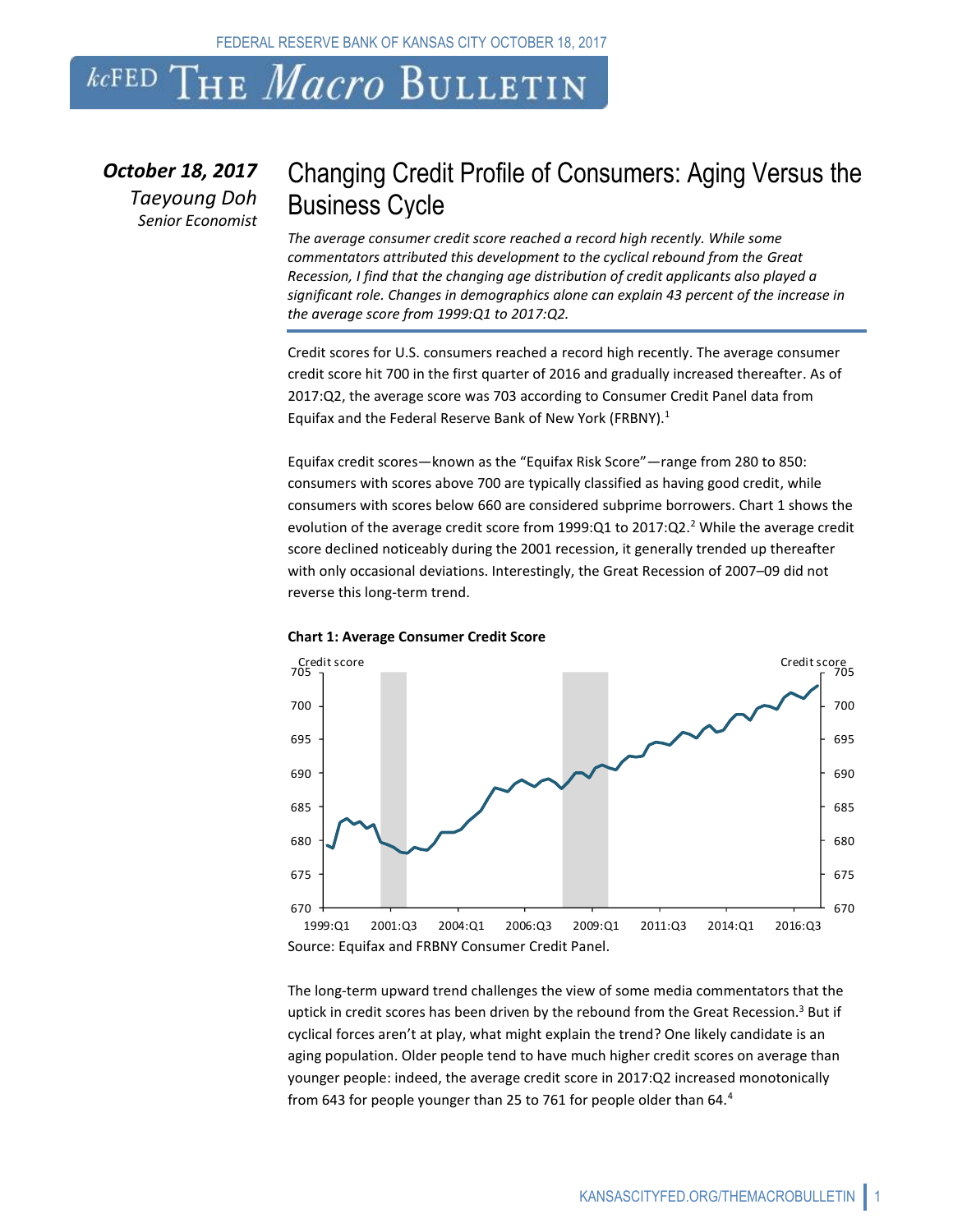### 'he *Macro* Bulletin  $kcFED$

Demographic trends support this interpretation. Chart 2 shows changes in the demographics of U.S. credit applicants from 1999:Q1 to 2017:Q2 based on Consumer Credit Panel data. The share of the oldest age group (people older than 64) in the entire population of credit applicants increased dramatically from 16.7 percent in 1999:Q1 to 24.4 percent in 2017:Q2. In addition, the population share of the next oldest age group (people age 55 to 64) increased from 12.5 percent to 17.8 percent over the same time period. The population shares for all other age groups declined.



**Chart 2: Population Share of Age Groups**

Source: Equifax and FRBNY Consumer Credit Panel.

To isolate the effect of an aging population on the average credit score, I decompose changes in the average credit score holding either credit scores or the population shares of each age group fixed. Note that the average credit score for the entire population is an average of age-group-specific average credit scores  $(CS_i)$  weighted by the share of each age group ( $Pop_i$ ) in the whole population. The decomposition is as follows:

$$
\sum_{i=1}^{6} (Pop_{i,2017Q2} * CS_{i,2017Q2} - Pop_{i,1999Q1} * CS_{i,1999Q1}) =
$$
\n
$$
\sum_{i=1}^{6} (Pop_{i,2017Q2} - Pop_{i,1999Q1}) * CS_{i,1999Q1} + \sum_{i=1}^{6} Pop_{i,1999Q1} * (CS_{i,2017Q2} - CS_{i,1999Q1}) + \sum_{i=1}^{6} (Pop_{i,2017Q2} - Pop_{i,1999Q1}) * (CS_{i,2017Q2} - CS_{i,1999Q1}).
$$

The last term in this decomposition represents the interaction between changes in population shares and changes in age-group-specific average credit scores and is typically very small compared with the other terms. Chart 3 shows two counterfactual average